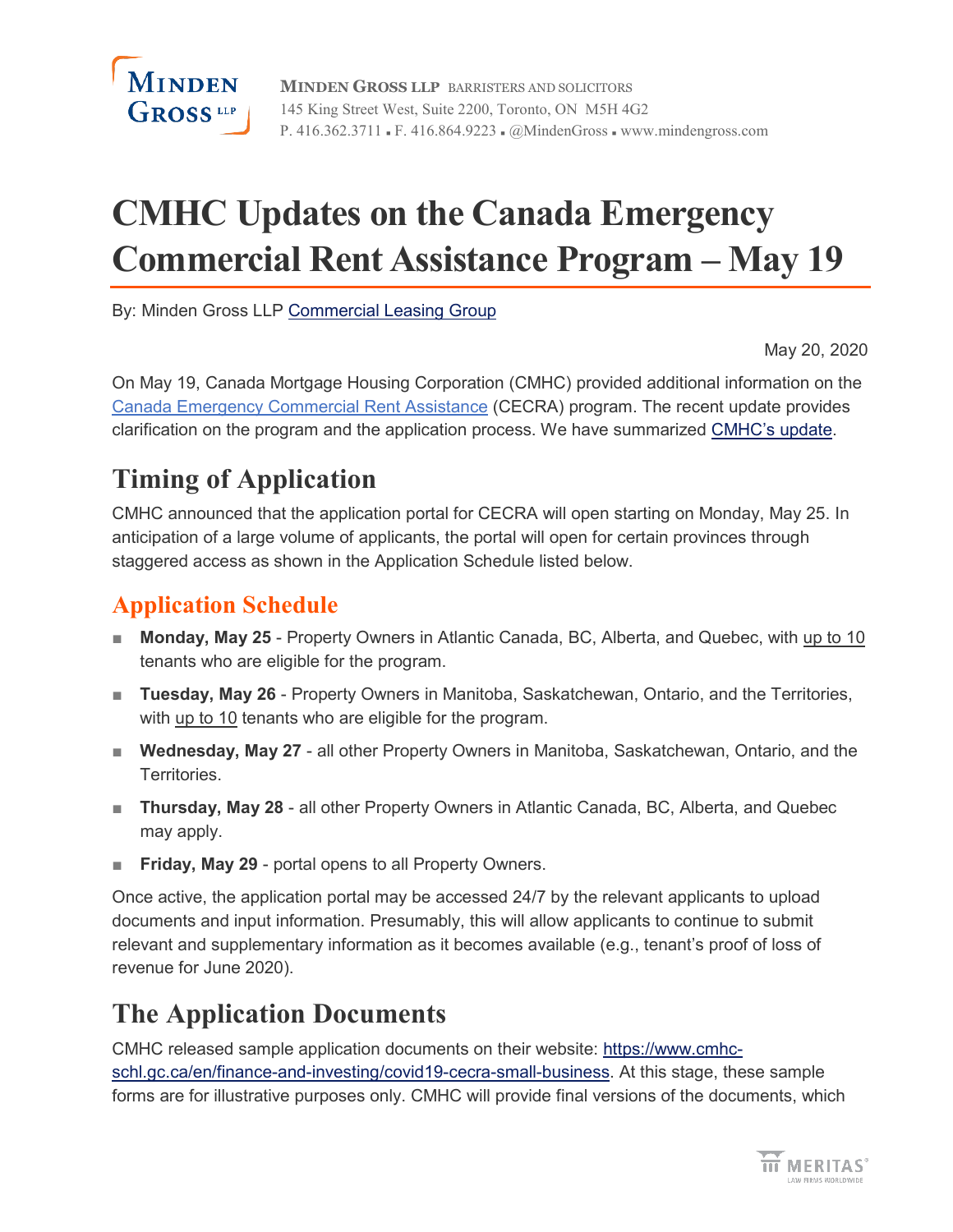

will be available within the application portal when it becomes active. It remains unclear whether applicants will be required to use CMHC's forms or may adapt the forms, based on party preferences.

The documents provided by CMHC include:

- 1. Tenant/Subtenant Attestation and Integrity Declaration
- 2. Property Owner's Attestation and Integrity Declaration
- 3. Rent Reduction Agreement
- 4. Forgivable Loan Agreement between CMHC and the Property Owner

### **Clarifying details on Applicant Eligibility contained in the Sample Documents**

- To qualify, the term of the lease must expire after August 31, 2020.
- The forms note that the concept of "lease" and all related concepts are used broadly and encompass sub-leases and licenses. Accordingly, the word "**lease**" includes "licence", "sublease" includes "sub-licence", "**tenant**" includes "licensee","sub-tenant" includes "sub-licensee", "**landlord**" includes "licensor", "sub-landlord" includes "sub-licensor", and so on."
- An "eligible commercial property owner" includes registered owners, ground lessees, [emphyteutae,](https://www.merriam-webster.com/dictionary/emphyteuta) [superficiaries,](https://www.merriam-webster.com/dictionary/superficiary) or [usufructuaries](https://www.merriam-webster.com/dictionary/usufructuaries) of the Property who generate rental revenue from the Property relating to commercial leases.
- Property Owners who hold the Property in trust or as a nominee, agent, or mandatary for one or more beneficial owners other than the Property Owner are eligible to apply for CECRA.
- "Impacted Tenant" means a for-profit, not-for-profit, charitable entity or individual carrying on activities at the Property, pursuant to a lease, who or which:
	- 1. typically (i) pay no more than \$50,000 in monthly rent payments in respect of the relevant Property; and (ii) generate no more than \$20,000,000 in gross annual revenues; and
	- 2. taking into account both declines that have already been experienced to date and any additional forecasted declines during the period from April 1 to June 30, 2020, will experience a decline in gross monthly revenues of at least seventy per cent (70%) from pre-COVID-19 emergency revenues (determined by comparing the gross monthly revenues in April, May or June 2020 to: (i) the corresponding month in 2019; or (ii) average revenues for January and February 2020).

Revenue is calculated using recognized accounting standards (and, in the case of an Impacted Tenant that is not an individual, on a consolidated entity level) and excluding revenue from extraordinary items), as a result of the COVID-19 emergency.

■ Both the Property Owner and the Impacted Tenant must attest that they have investigated and, where possible, made an application for available non-repayable proceeds of any other government programs targeted at commercial rent assistance instituted in response to the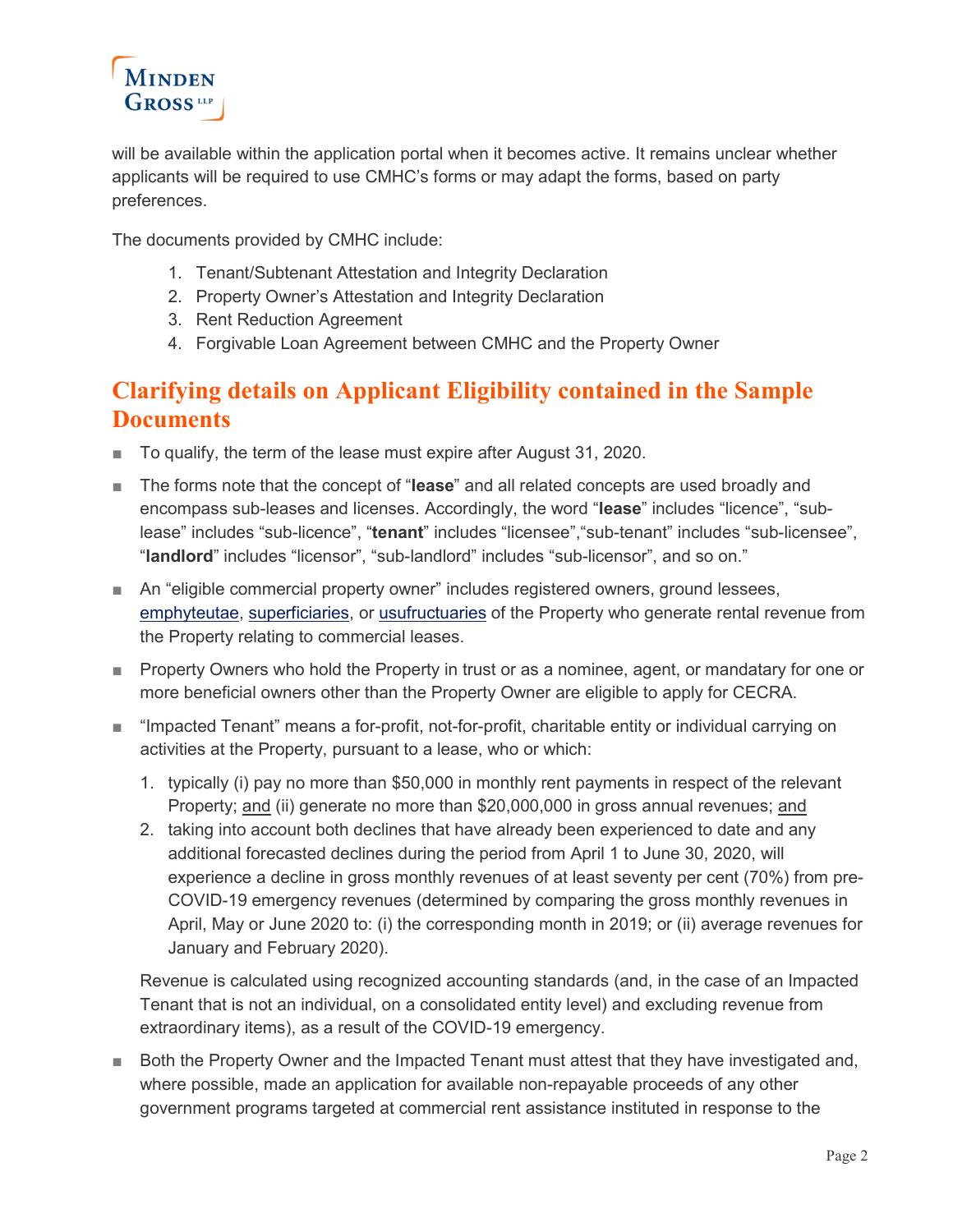

COVID-19 emergency. All non-repayable amounts received by the Property Owner must be disclosed to CMHC.

- Both the Property Owner and the Impacted Tenant must attest to having pursued any insurance proceeds available to it in respect of any impairment of rental revenue or rental payment obligations.
- Owners must provide rent roll for the Property as of June 1, 2020 (or if not yet available, a copy of the current rent roll for the Property).

#### **Clarification on Sub-leases**

- To qualify, the term of the sub-lease must expire after August 31, 2020.
- If there are one or more sub-leases in place, each tenant, subtenant, and further inferior tenant that is an Impacted Tenant, must provide an attestation.
- A rent reduction agreement must be entered into for each lease and sub-lease to ensure that the benefits under the CECRA program are allocated to the appropriate party.
- As of now, it appears that ground lessees and lessors may apply as Property Owners. However, sub-landlords must rely on the Property Owners to apply on behalf of eligible subtenants. We expect further clarification on this process once the application process is finalized.

### **Rent Reduction Agreement ("RRA")**

- The RRA is conditional on the final approval of the application by CECRA.
- Any prior binding agreement between the Landlord and Tenant for the reduction of rent must be amended, as applicable, to be subject to the terms of the RRA. In the event of any conflict between any prior agreement and the RRA, the RRA will prevail.
- The Landlord must acknowledge that the rent that is forgiven and reduced by the RRA will never be recoverable by the Landlord and that the Landlord will never attempt to recover these reduced and forgiven amounts.
- The RRA provides the following information about false or incorrect tenant/subtenant attestations:
	- **Tenant:** If any of the information and declarations provided in the Tenant's attestation are false or misleading and the CECRA administration finds that the Tenant is not eligible to receive financial benefits from CECRA, the contract rent (being the rent originally set out in the lease) must be paid to the Landlord within 30 days from the date of notice by the Landlord to the Tenant of its ineligibility. Non-payment of these amounts constitutes arrears of rent under the Lease.
	- **Subtenant:** If the Landlord notifies the Tenant that any information or declarations provided in a subtenant's attestation are false or misleading, the Tenant (sub-landlord) must make commercially reasonable efforts to recover rent amounts previously forgiven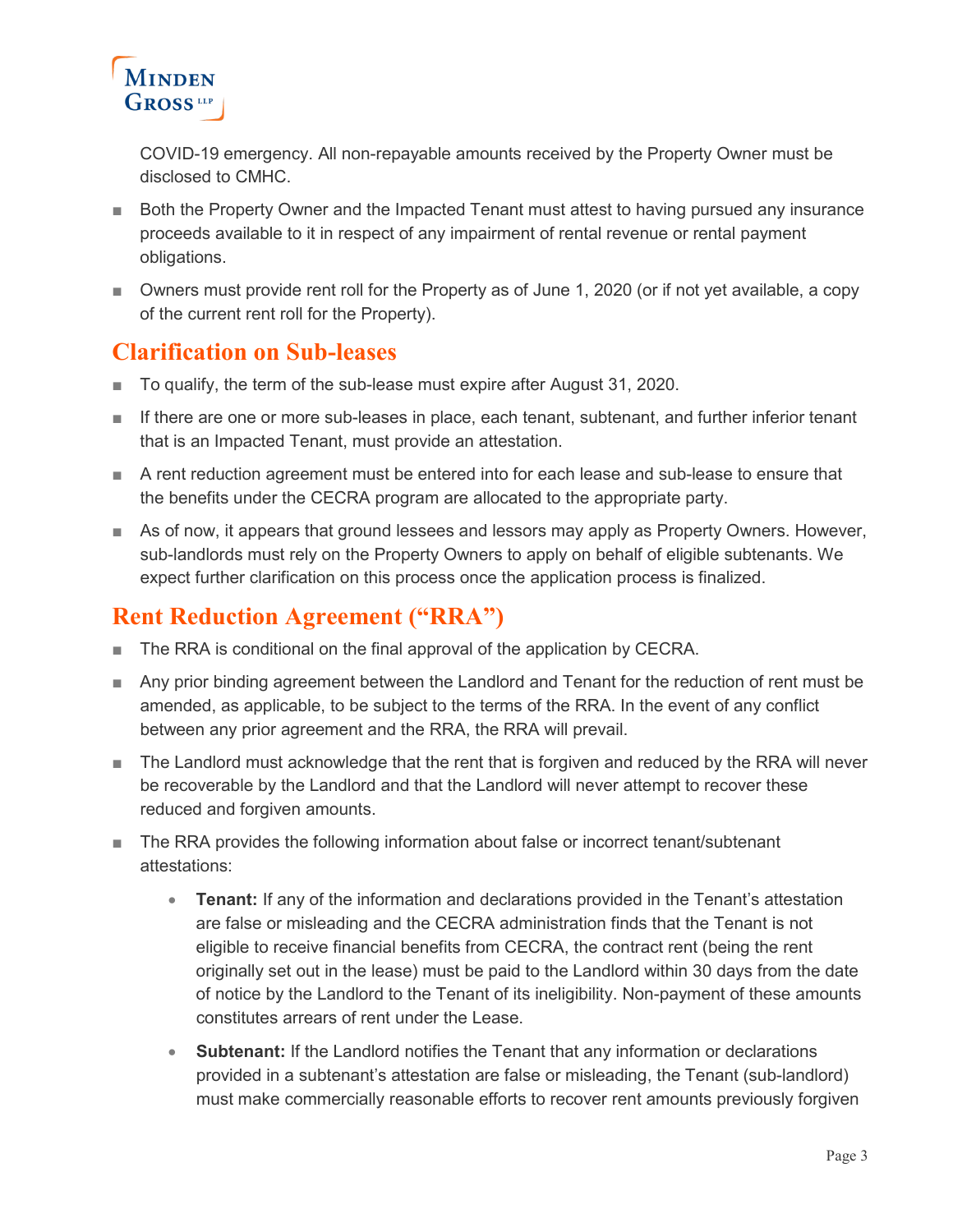

under the applicable subtenant's rent reduction agreement and remit the same to the Landlord.

- The RRA provides that from April 1, 2020, until the later of (i) three months after the date of the application for CECRA and (ii) the date on which the Tenant is no longer receiving any rent reduction or forgiveness or rent credit under the RRA (the "Suspension Period"), the Landlord may not serve the Tenant with any default notice or seek to effect or proceed with an eviction, where the basis for such default notice or eviction is a Lease default in which the Tenant has been prevented from performing the obligation(s) in default because of the COVID-19 emergency. Any proceeding initiated by the Landlord during the Suspension Period is suspended and stayed throughout the period.
	- Given that Landlords may apply for CECRA up until August 31, 2020, this means that in some cases, the Suspension Period may run until November 30, 2020.

#### **Forgivable Loan Agreement**

- The loan amount will be equal to: up to 50% of the rent owed to the Property Owner by the Impacted Tenant(s) from April to June minus a pro rata portion of any insurance proceeds available to it in respect of any impairment of the rental revenue from the Property or any nonrepayable proceeds of any federal or provincial government programs (other than the CECRA Program) targeted at commercial rent assistance instituted in response to the COVID-19 emergency, received or receivable by the Property Owner and/or any Impacted Tenant.
- The Property Owner must promptly notify CMHC of the receipt by it or by any Tenant of any insurance proceeds available to it in respect of any impairment of the rental revenue from the property or any non-repayable proceeds of any federal or provincial government programs (other than the CECRA Program) targeted at commercial rent assistance instituted in response to the COVID-19 emergency, that were not already deducted in the calculation of the loan amount.
- If the loan becomes repayable, the loan shall bear interest at 5% per annum on the unpaid principal amount thereof.

### **Additional Application Requirements**

Each **Property Owner** must provide:

- **Property information**: property address, property type, property tax statement, latest rent roll for each property and the number of commercial units.
- **Applicant information:** banking information (including bank statement), Property Owner contact information, co-ownership information and contact details for co-owners.

Each **Tenant** must provide:

- Contact information
- Registered business name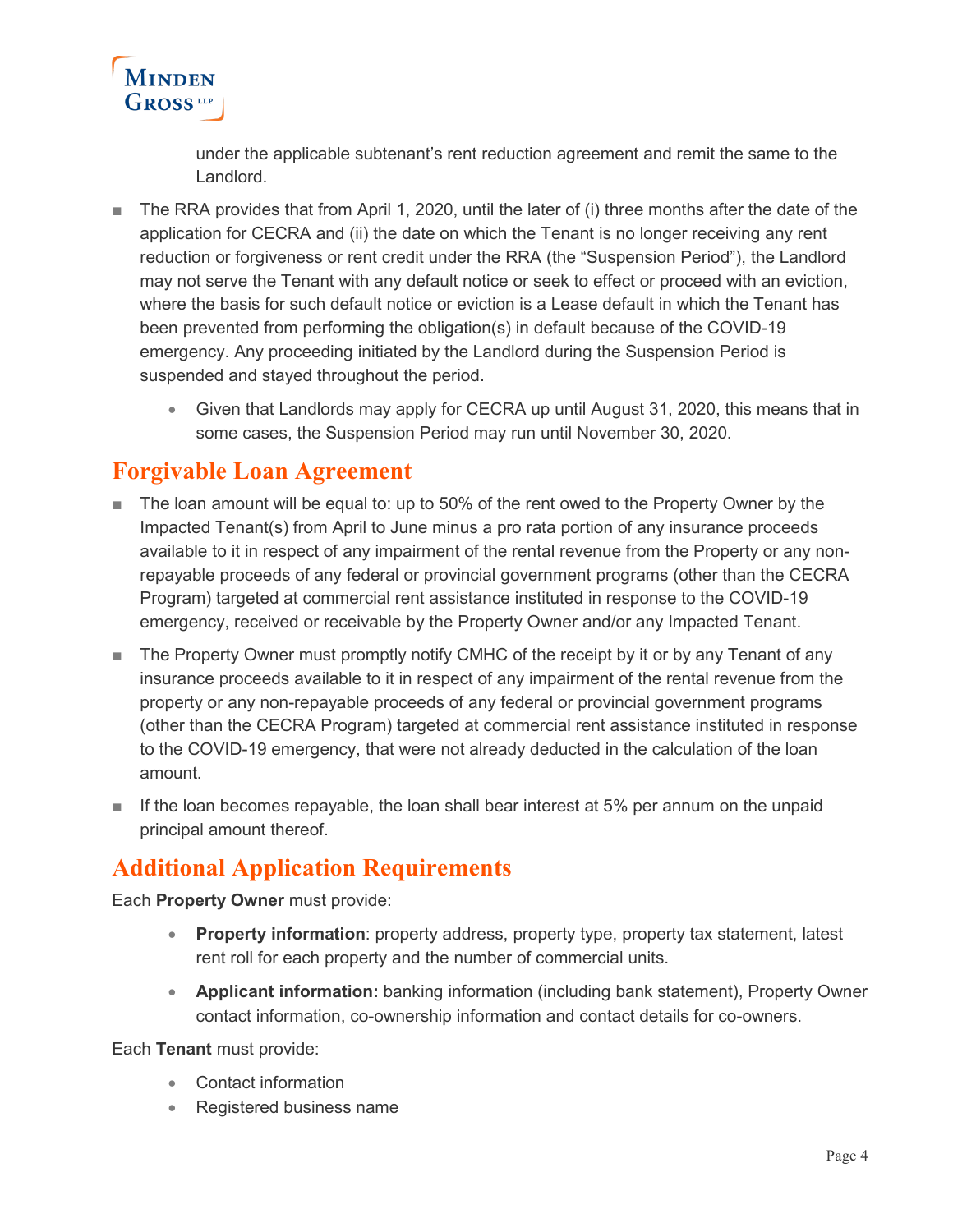

- Lease area
- Monthly gross rent for April, May, and June 2020.

# **Additional Details on CECRA**

Additional clarifying details provided by CMHC on CECRA include:

- CMHC clarified that the loan funds may only be used by the Property Owners for, in order of priority
	- 1. Reimbursing Impacted Tenants for any rent paid above 25% during the eligible period unless the Impacted Tenant chooses to apply the previously paid rent against future rent, and
	- 2. Any costs and expenses relating directly to the Property, including any financing held by the Property Owner operation and maintenance and repair obligations (such as costs of common area maintenance, property taxes, insurance, and utilities).
- The loan will be forgiven December 31, 2020, provided that the Property Owner is in compliance with the RRA, the attestation and application is accurate and truthful, and all terms and conditions of the loan are followed, unless:
	- The Property Owner files for bankruptcy, restructures, reorganizes, or dissolves the business. In this case, the loan will need to be repaid.
	- ♦ There is default under the loan. In this case, CMHC has full recourse to recover the CECRA funding from the Property Owner.
- The \$20 million gross annual revenue is calculated based on the small business tenant's 2019 revenue. If the small business tenant or its ultimate owner produces consolidated statements, then the tenant would use revenues reported for the group level of companies. Alternatively, if the small business tenant does not produce consolidated statements, then it is the specific revenue of the tenant that applies for the \$20 million test.
- The CMHC clarified what is included and excluded in monthly gross rent.
	- ♦ Included:
		- Net rent / minimum rent / base rent (in a net lease)
		- Regular monthly installments of operating costs (in a net lease)
		- Regular monthly installments of property taxes payable to the landlord (in a net lease)
		- Regular monthly installments of other additional rent amounts payable to the landlord (e.g., maintenance costs, repairs, utilities, management fees, etc.) (in a net lease)
		- Gross rent (in a gross lease)
		- Percentage of sales rent paid (if included in the lease arrangement)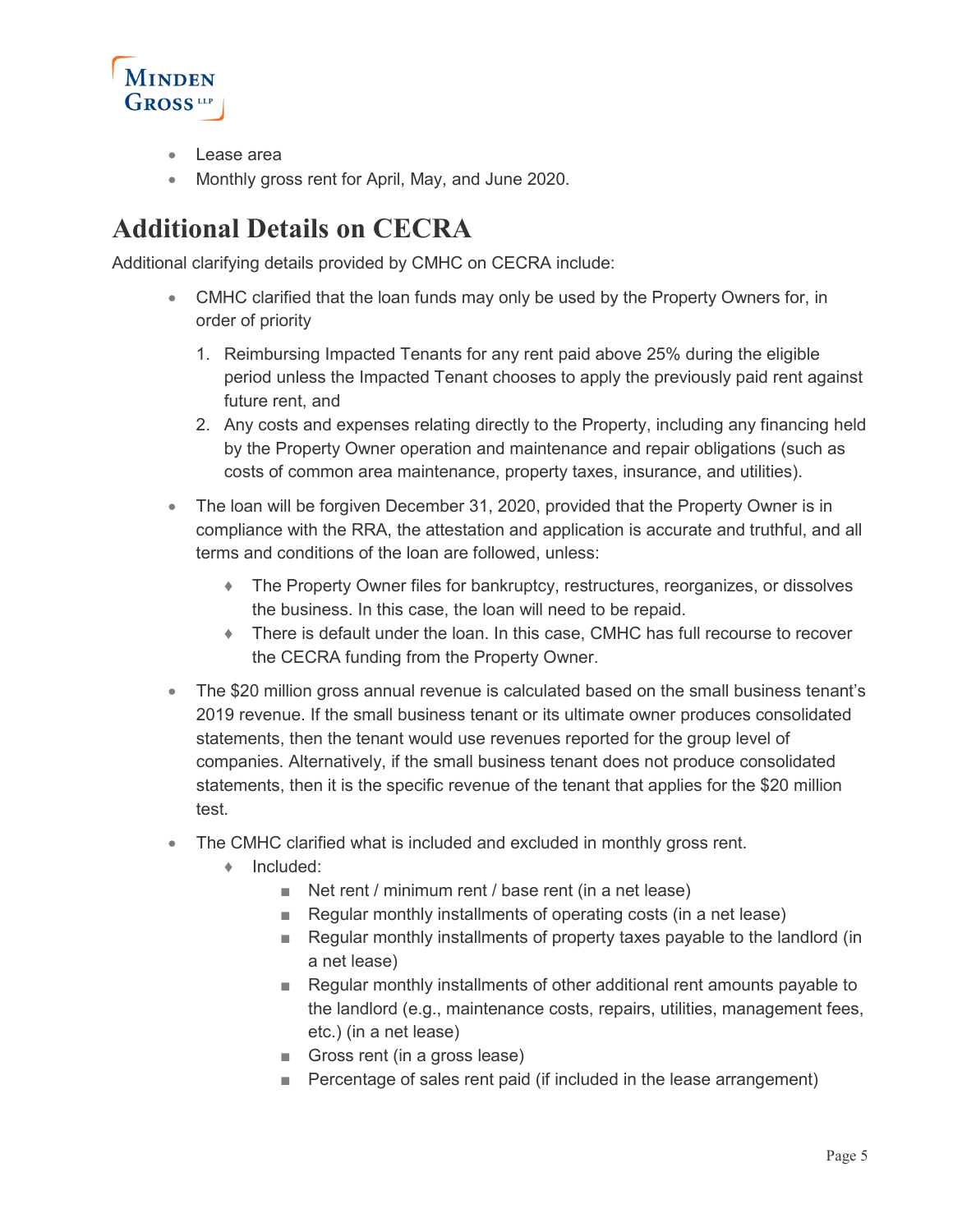

- ♦ Excluded:
	- Damages
	- Indemnity payments
	- Payments arising due to tenant default / landlord enforcement
	- Payments arising due to landlord exercise of self-help remedies
	- Interest and penalties on unpaid amounts
	- Fees payable for discrete items or special services (e.g., fees to landlord for reviewing plans, supervising work, considering requests for consent, performing exceptional tasks at tenant's request)
	- Reconciliation adjustment payments
	- Amounts required under the lease agreement to be paid separately by the tenant to 3rd parties (e.g., property taxes, utilities, insurers)
	- Costs of non-monetary obligations (e.g., repairs and maintenance)
	- Insurance proceeds or proceeds from other rent subsidy programs (Note: applying for insurance coverage does not remove you from being eligible for the program, but it may adjust the amounts received if you successfully receive payments from insurance claims or other programs to cover rent)
- As mentioned earlier, the CMHC has added a qualifier concerning the mechanism for Impacted Tenants to demonstrate the 70% loss in gross monthly revenue. This must be determined by comparing the average gross monthly revenues for April, May, and June 2020 to the corresponding months in 2019.
	- Only an Impacted Tenant that is a new business that was not in operation during 2019 can compare the average gross monthly revenues for April, May, and June 2020, with January and February 2020.
	- ♦ The Impacted Tenant must attest to a 70% drop in gross monthly revenue for all three months (April-June 2020). For an application submitted before June 2020 revenues are available, the Impacted Tenant's eligibility will be determined on the average of April, May, and then, forecasting June revenues.
- Where the Property is newly constructed or recently purchased and therefore has no declared rental income for 2018/2019, the Property Owner may be still eligible for CECRA for small business, provided the other program requirements are met. This includes having entered into a lease with the eligible tenant on or before April 1, 2020.
- Small businesses that opened on or after March 1, 2020, are not eligible for CECRA.
- CECRA does not apply to any Properties owned by the federal, provincial, or municipal governments, except for airports, post-secondary institutions, hospitals, pension funds, First Nations and any indigenous organizations and governments, and non-agent Crown corporations with limited appropriations, designated as eligible under CECRA by CMHC.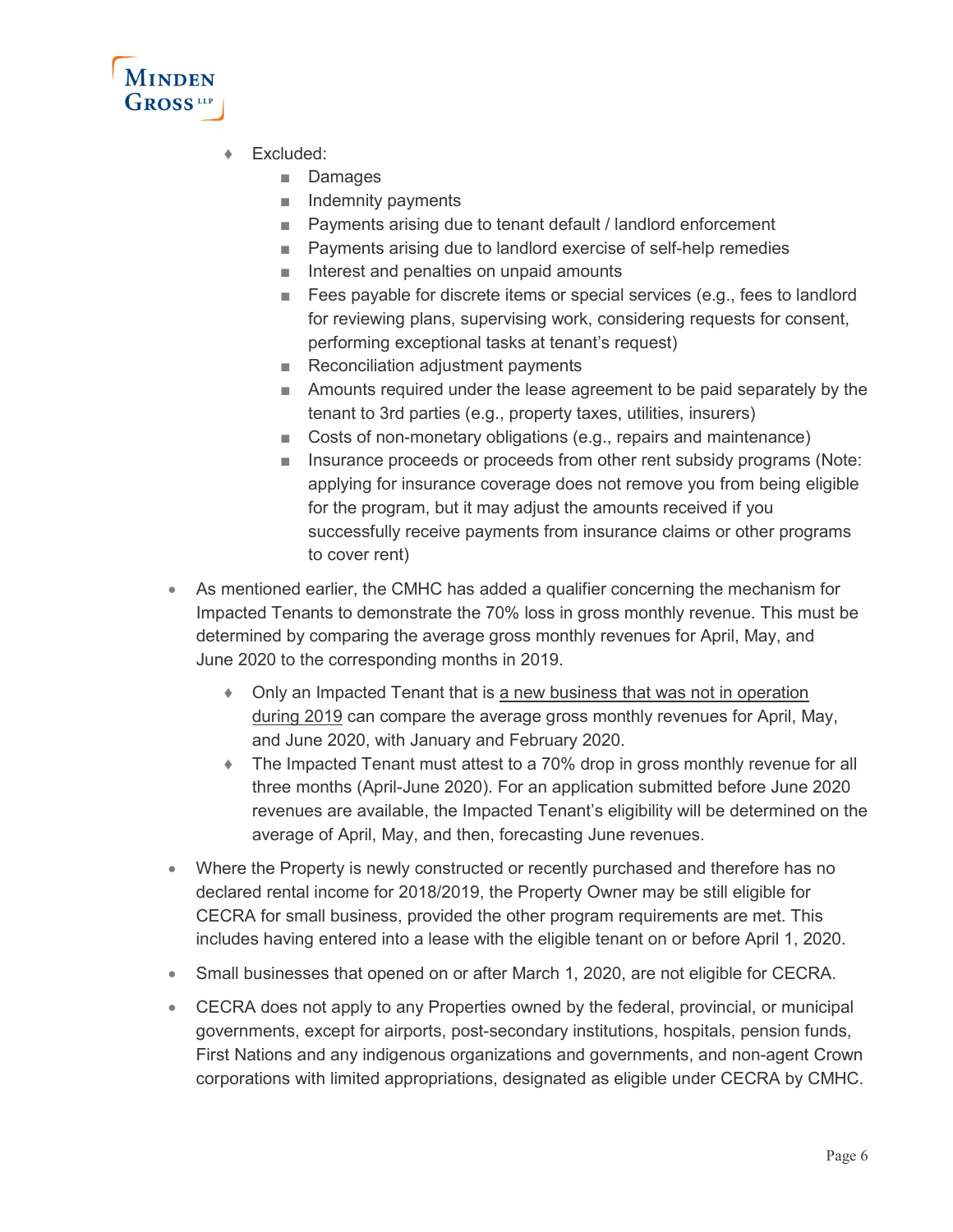

• CMHC has engaged MCAP and First Canadian Title to deliver CECRA for small businesses.

The benefit of CECRA is debatable as there is a significant administrative burden to landlords and tenants in applying. It is not clear whether landlords can recover any of their costs in connection with this application process. It is also not clear whether in limiting the use of loan funds to costs and expenses relating to the property the intent is that the loan funds cannot be applied to the minimum rent payable under the applicable lease - which would seem to be at odds with the expressed intent of CECRA.

While the program targets the months of April through June, it is unfortunate that it will only become available at the end of May. This may act as a further disincentive for landlords to participate in CECRA, particularly where other rental relief arrangements may have already been made.

For more detailed information on CECRA or COVID-19 leasing issues, please see the CMHC website: https://www.cmhc-schl.gc.ca/en/finance-and-investing/covid19-cecra-small-business or our articles:

- May 15 [Updated Canada Emergency Commercial Rent Assistance to assist more](https://www.mindengross.com/resources/news-events/2020/05/15/updated-canada-emergency-commercial-rent-assistance-to-assist-more-landlords-and-tenants)  [landlords and tenants](https://www.mindengross.com/resources/news-events/2020/05/15/updated-canada-emergency-commercial-rent-assistance-to-assist-more-landlords-and-tenants)
- April 30 [Ontario and Canada Emergency Rent Assistance Programs](https://www.mindengross.com/resources/news-events/2020/04/30/leasing-ontario-and-canada-emergency-rent-assistance-programs)
- April 14 [Force Majeure and the Doctrine of Frustration: How may COVID-19](https://www.mindengross.com/resources/news-events/2020/04/14/force-majeure-and-the-doctrine-of-frustration-how-may-covid-19-impact-obligations-under-my-lease) impact [obligations under my lease?](https://www.mindengross.com/resources/news-events/2020/04/14/force-majeure-and-the-doctrine-of-frustration-how-may-covid-19-impact-obligations-under-my-lease)
- April 8 [Rent Deferral and Rent Abatement Agreements](https://www.mindengross.com/resources/news-events/2020/04/08/bulletin-rent-deferral-and-rent-abatement-agreements)
- March 17 Tips for Commercial Landlords and Tenants in Navigating the COVID-19 **[Crisis](https://www.mindengross.com/docs/default-source/publications/tips-for-commercial-landlords-and-tenants-in-navigating-the-covid-19-crisis.pdf?sfvrsn=6)**

As more information is released, we continue to provide updates. In the interim, if you have any questions or would like to obtain legal advice on the CECRA, please contact any lawyer in our [Commercial Leasing Group.](https://www.mindengross.com/client-services/details/commercial-leasing) For more information on managing your business during COVID-19, visit our resource page at: [https://www.mindengross.com/our-firm/covid-19-response.](https://www.mindengross.com/our-firm/covid-19-response)

*Thank you to Jennifer Katz, Student-at-Law, for her help in creating this post.*

### **Commercial Leasing Group**

**[Stephen Posen](https://www.mindengross.com/our-people/details/stephen-posen)** Chair – Commercial Leasing Group e: [sposen@mindengross.com](mailto:sposen@mindengross.com) p: (416) 369-4103

**Ian Cantor** Partner - Litigation Group e: [icantor@mindengross.com](mailto:icantor@mindengross.com) p: (416) 369-4314

#### **Catherine Francis**

Partner - Litigation Group e: [cfrancis@mindengross.com](mailto:cfrancis@mindengross.com) p: (416) 369-4137

**[Michael Horowitz](https://www.mindengross.com/our-people/details/michael-horowitz)** Partner, Commercial Leasing Group e: [mhorowitz@mindengross.com](mailto:mhorowitz@mindengross.com) p: (416) 369-4121